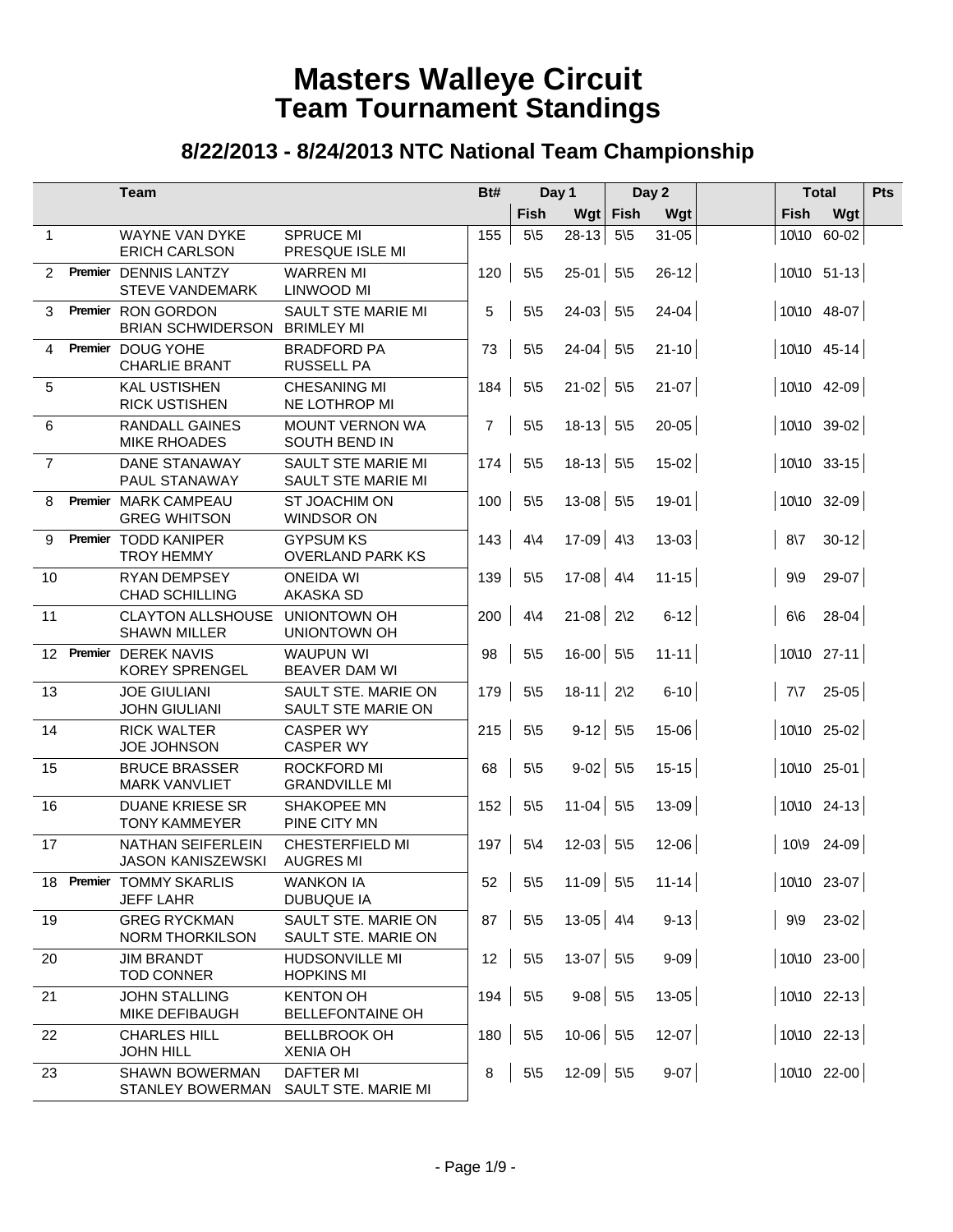|    |            | <b>Team</b>                                             |                                                  | Bt# |                 | Day 1       |             | Day 2     |             | <b>Total</b>            | Pts |
|----|------------|---------------------------------------------------------|--------------------------------------------------|-----|-----------------|-------------|-------------|-----------|-------------|-------------------------|-----|
|    |            |                                                         |                                                  |     | Fish            |             | Wgt   Fish  | Wgt       | <b>Fish</b> | Wgt                     |     |
|    | 24 Premier | DON OLSON<br><b>RANDY CARROLL</b>                       | <b>ANDOVER MN</b><br><b>OSWEGO IL</b>            | 124 | $2\sqrt{2}$     | $4 - 04$    | $5\sqrt{5}$ | $17 - 10$ | $7\sqrt{7}$ | $21 - 14$               |     |
| 25 |            | <b>MITCH SHIPMAN</b><br><b>JON SIEMBOR</b>              | <b>KENT OH</b><br>ANDOVER OH                     | 89  | $3\sqrt{3}$     | $5-06$ 5\5  |             | $15 - 11$ | 8/8         | $21 - 01$               |     |
| 26 | Premier    | <b>JIM PREISSNER</b><br><b>MIKE OLSON</b>               | <b>CHILTON WI</b><br>ANDOVER WI                  | 134 | $1\backslash 1$ | $3-14$ 5\4  |             | $17-03$   | $6\sqrt{5}$ | $21-01$                 |     |
| 27 |            | <b>KEN VERMEULEN</b><br><b>JIM STULL</b>                | <b>ROCKFORD MI</b><br><b>ROCKFORD MI</b>         | 219 | $5\sqrt{5}$     | $10-09$ 5\5 |             | $10 - 07$ |             | 10\10 21-00             |     |
| 28 |            | Premier GREG YARBROUGH<br><b>RYAN BUDDIE</b>            | PORT CLINTON OH<br>NORTH RIDGEVILLE OH           | 128 | $1\backslash 1$ | $1-03$ 5\5  |             | $19-12$   | 6/6         | $20 - 15$               |     |
| 29 |            | <b>KENNETH MCNEES</b><br>AL DOOD                        | <b>GRAND RAPIDS MI</b><br><b>CALEDONIA MI</b>    | 141 | $5\sqrt{5}$     | $12-13$ 5\5 |             | $7 - 08$  |             | 10\10 20-05             |     |
| 30 |            | Premier TOM JOHNSON<br><b>RON LOWRY</b>                 | <b>DENVER CO</b><br><b>AURORA CO</b>             | 106 | $4\sqrt{3}$     | $19-13$     |             |           | $4\sqrt{3}$ | $19-13$                 |     |
| 31 |            | <b>THOMAS PACHULSKI</b><br><b>DEBRA PACHULSKI</b>       | NEWAYGO MI<br><b>MEWAYGO MI</b>                  | 196 | $5\overline{5}$ | $10-08$ 5\5 |             | $9 - 01$  |             | 10\10 19-09             |     |
| 32 |            | Premier KEN ZMUDZINSKI<br><b>DAN HOFFMAN</b>            | <b>JENISON MI</b><br><b>GOSHEN IN</b>            | 109 | $5\sqrt{3}$     | $12-05$ 4\2 |             | $7-03$    | $9\sqrt{5}$ | $19-08$                 |     |
| 33 |            | Premier ALAN SZOKE<br><b>DAVID LEACH</b>                | <b>GROSSE ILE MI</b><br><b>LINWOOD MI</b>        | 108 | $5\overline{5}$ | $10-00$ 5\5 |             | $9 - 03$  |             | 10\10 19-03             |     |
| 34 |            | PETE STUDDERS<br><b>CHAD SUTKOWI</b>                    | LINWOOD MI<br><b>SAGINAW MI</b>                  | 159 | $1\backslash 1$ | $1-11$ 4 4  |             | 17-08     | $5\sqrt{5}$ | $19-03$                 |     |
| 35 |            | <b>FRANK SLIVA</b><br><b>STEVE OLSEN</b>                | <b>ESCANABA MI</b><br><b>GLADSTONE MI</b>        | 160 | $4\sqrt{4}$     | $12 - 09$   | $2\sqrt{2}$ | $6 - 07$  | 6/6         | $19-00$                 |     |
| 36 | Premier    | <b>CHARLIE ROBINSON</b><br><b>PAUL KERR</b>             | PERRYSBURG OH<br>LOWELLVILLE OH                  | 111 |                 |             | $4\sqrt{4}$ | $18 - 11$ | $4\sqrt{4}$ | $18-11$                 |     |
| 37 |            | ROBERT SANDERSON<br><b>BILL SADOWSKI</b>                | <b>COLUMBUS OH</b><br><b>NEWARK OH</b>           | 175 | $3\sqrt{3}$     | $8-08$ 3\3  |             | $9 - 09$  | 6/6         | $18-01$                 |     |
| 38 | Premier    | <b>SCOTT VALLESKEY</b><br><b>JUSTIN POWALISZ</b>        | <b>MANITOWOC WI</b><br>TWO RIVERS WI             | 165 | $1\backslash 1$ | $3-02$ 3\3  |             | $14 - 14$ | $4\sqrt{4}$ | $18 - 00$               |     |
| 39 |            | <b>ROGER WRENCH</b><br><b>CHET LINTEMUTH</b>            | <b>HOWARD CITY MI</b><br>STANWOOD MI             | 151 | $5\sqrt{5}$     | $9-00$ 5\5  |             | $8-14$    |             | $10\backslash 10$ 17-14 |     |
| 40 |            | <b>JEFFERY</b><br>SNELLGROSE JR<br><b>JOSHUA HAFNER</b> | NEW LOTHROP MI<br><b>BRANT MI</b>                | 14  | $1\backslash 1$ | $1 - 14$    | $5\sqrt{5}$ | 15-07     | 6/6         | 17-05                   |     |
| 41 | Premier    | TIM MCFARLAND<br><b>GEOFF CHURCH</b>                    | <b>CONNERSVILLE IN</b><br><b>CONNERSVILLE IN</b> | 59  | $5\sqrt{5}$     | $8-04$ 5\5  |             | $8 - 14$  |             | 10\10 17-02             |     |
| 42 |            | <b>RON GOLDAPSKE</b><br><b>VICKIE GOLDAPSKE</b>         | VAN DYKE WI<br>VAN DYNE WI                       | 13  | $4\sqrt{4}$     | $7-04$ 5\5  |             | $9-13$    |             | $9\sqrt{9}$ 17-01       |     |
| 43 |            | <b>DEAN MARSHALL</b><br><b>ERIC REHBERG</b>             | <b>HOGER CITY WI</b><br>CHIPPEWA FALLS WI        | 60  | $5\sqrt{5}$     | $9-03$ 5\5  |             | $7-13$    |             | 10\10 17-00             |     |
| 44 |            | <b>RYAN RIEGER</b><br><b>BRYAN RIEGER</b>               | <b>BELLE VERNON PA</b><br>ELIZABETH PA           |     | $153$ 1\1       | $6-11$ 2\2  |             | $9-12$    |             | $3\vert 3$ 16-07        |     |
| 45 |            | <b>SHANE TURCOTTE</b><br><b>IVAN MISEVIC</b>            | <b>GOULAIS RIVER ON</b><br>LONGFORD MILLS ON     | 84  | $2\backslash1$  | $9-15$ 1\1  |             | $6 - 08$  | $3\sqrt{2}$ | $16-07$                 |     |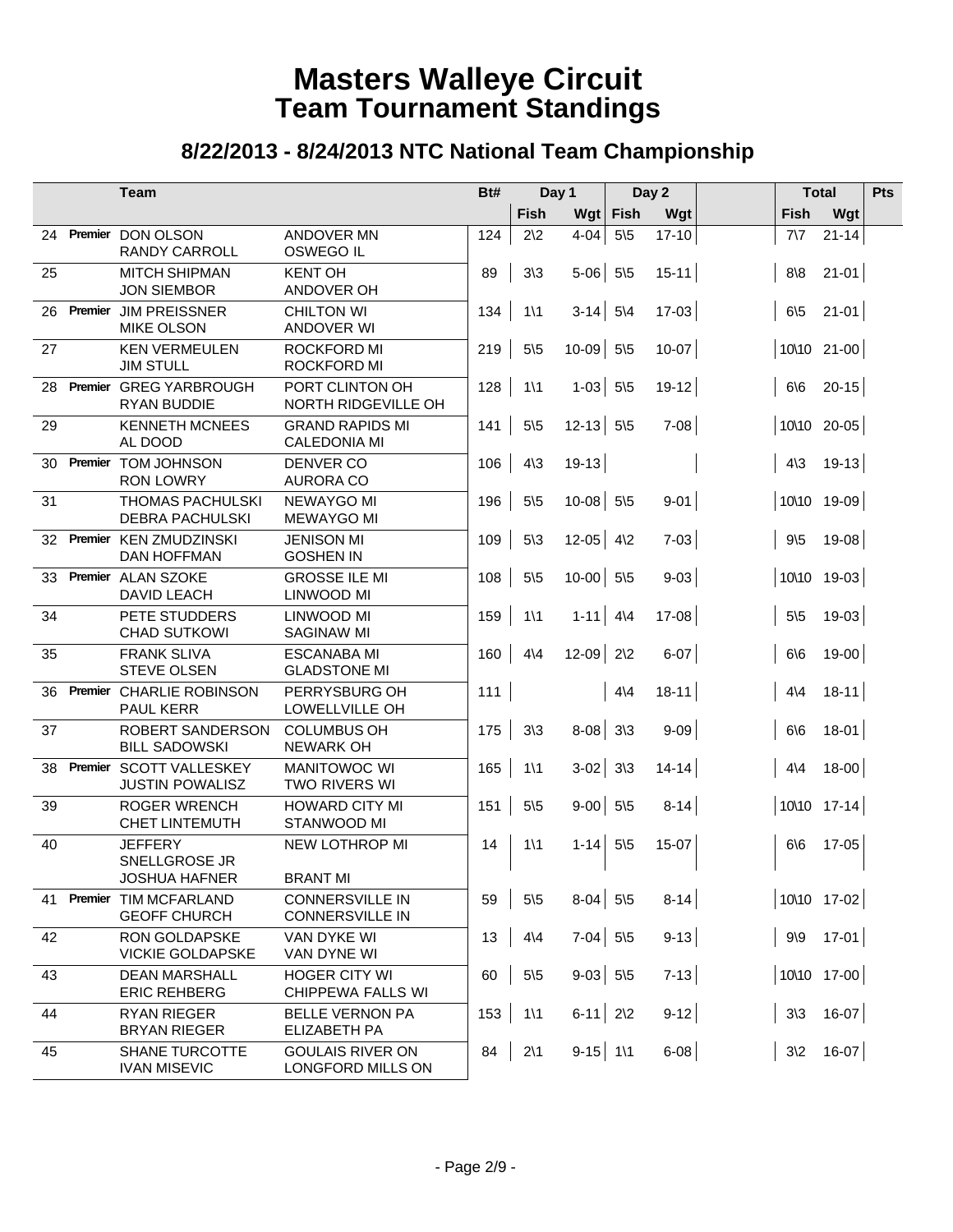|    | Team                                           | Bt#                                           |     |                 | Day 1         |             | Day 2     |                | <b>Total</b>  |  |
|----|------------------------------------------------|-----------------------------------------------|-----|-----------------|---------------|-------------|-----------|----------------|---------------|--|
|    |                                                |                                               |     | <b>Fish</b>     |               | Wgt Fish    | Wgt       | <b>Fish</b>    | Wgt           |  |
| 46 | <b>BOB HONAKER</b><br><b>KEVIN KALINOWSKI</b>  | <b>NEWTON FALLS OH</b><br><b>RAVENNA OH</b>   | 21  | $4\sqrt{4}$     | 8-06          | $4\sqrt{4}$ | $8 - 00$  | 8/8            | 16-06         |  |
| 47 | Premier CHET BABCOCK<br>TROY WALWOOD           | <b>MARNE MI</b><br><b>GRAND HAVEN MI</b>      | 66  | $5\backslash 4$ | $6-09$ 5\5    |             | $9-12$    |                | 10\9 16-05    |  |
| 48 | Premier CURTIS OLIVIER<br><b>DOUG GALANT</b>   | YANKTON SD<br>PLEASANT HILLS MO               | 129 | $3\sqrt{3}$     | 10-06 1\1     |             | $5 - 10$  | $4\sqrt{4}$    | $16-00$       |  |
| 49 | ERIC OLSON<br><b>RICK JUDD</b>                 | <b>RED WING MN</b><br><b>RED WING MN</b>      | 77  | $2\sqrt{2}$     | $4-01$ 5\5    |             | $11 - 11$ | $7\sqrt{7}$    | $15-12$       |  |
| 50 | <b>DAVID ATKINSON</b><br><b>STEVE ATKINSON</b> | SAULT STE MARIE MI<br>SAULT STE MARIE MI      | 18  | $5\sqrt{5}$     | $9-15$ 2\2    |             | $5 - 13$  | $7\sqrt{7}$    | $15-12$       |  |
| 51 | <b>MARK JACOBS</b><br><b>MIKE JURIK</b>        | <b>AFTON MI</b><br>FREELAND MI                | 168 | $3\sqrt{3}$     | $7-09$ 4\4    |             | $8 - 03$  | $7\sqrt{7}$    | $15-12$       |  |
| 52 | ROBERT THILL<br>DAVE WARNER                    | LA CROSSE WI<br>LA CROSSE WI                  | 24  | $2\sqrt{2}$     | $7-06$ 4\4    |             | $8 - 06$  | 6/6            | $15-12$       |  |
| 53 | <b>JERRY EIBEN</b><br><b>B.J. EIBEN</b>        | <b>DUBUQUE IA</b><br><b>DUBUQUE IA</b>        | 218 | $4\overline{4}$ | $15 - 11$     |             |           | $4\sqrt{4}$    | $15-11$       |  |
| 54 | <b>ROBERT STEWART</b><br><b>ALAN CLAUSMAN</b>  | <b>DIKE IA</b><br><b>WATERLOO IA</b>          | 71  | $2\sqrt{2}$     | $4-15$ 5\5    |             | $10 - 08$ | $7\sqrt{7}$    | $15-07$       |  |
| 55 | <b>PATRICK SEIBERT</b><br><b>BRUCE SESKO</b>   | <b>WAUKEGAN IL</b><br>LAKE VILLA IL           | 199 | $1\backslash 1$ | $1-07$ 4\4    |             | $14-00$   | $5\sqrt{5}$    | $15-07$       |  |
| 56 | Premier JUSTIN HEIDER<br><b>RYAN MERENESS</b>  | <b>GREENVILLE WI</b><br><b>APPLETON WI</b>    | 57  | $5\sqrt{5}$     | $9-00$ 3\3    |             | $6-04$    | 8/8            | $15 - 04$     |  |
| 57 | Premier KENNETH CLARK<br>DAN HASSEVOORT        | <b>WHITEHALL MI</b><br><b>WEST OLIVE MI</b>   | 53  | $3\sqrt{3}$     | $10-07$ 3\3   |             | $4 - 13$  | 6/6            | $15 - 04$     |  |
| 58 | <b>TRAVIS SANGER</b><br><b>TERRY ZIMMERMAN</b> | PUKWANA SD<br><b>ASHLAND NE</b>               | 44  | $2\sqrt{2}$     | $6-00$ 5\3    |             | $9-00$    | $7\frac{5}{5}$ | $15-00$       |  |
| 59 | <b>THERESA MEADE</b><br><b>JANICE DEWAAL</b>   | <b>INGLESIDE IL</b><br>LAKE VILLA IL          | 213 | $3\sqrt{2}$     | $6-07$ 5\5    |             | $8 - 02$  | $8\sqrt{7}$    | $14 - 09$     |  |
| 60 | Premier BUCK GEHM<br><b>LOUIE APITZ</b>        | <b>CRIVITZ WI</b><br><b>MENASHA WI</b>        | 51  | $5\sqrt{3}$     | $7-10$ 5\3    |             | $6 - 11$  |                | $10\,6$ 14-05 |  |
| 61 | Premier TRAVIS TREPANIER<br><b>SHAWN WENDT</b> | PLYMOUTH WI<br>VAN DYNE WI                    | 166 | $1\backslash 1$ | $1-12$ 2\2    |             | 12-09     | $3\sqrt{3}$    | $14 - 05$     |  |
| 62 | <b>GARY MERKEL</b><br><b>JASON WROSCH</b>      | <b>ARLINGTON IL</b><br><b>MELROSE PARK IL</b> | 78  | $5\sqrt{5}$     | $11 - 12$ 1\1 |             | $2 - 06$  | 6/6            | $14 - 02$     |  |
| 63 | <b>KENT ANDERSEN</b><br>PAT BROOKSHAW          | AMERY WI<br><b>HAGER CITY WI</b>              | 110 | $5\sqrt{5}$     | $9-10$ 3\3    |             | $4 - 06$  | 8/8            | $14 - 00$     |  |
| 64 | <b>MARLON TRIBLE</b><br><b>MACK TRIBLE</b>     | <b>BENTON KS</b><br><b>BENTON KS</b>          | 173 | $2\sqrt{2}$     | $3-11$ 5\5    |             | $9-13$    | $7\sqrt{7}$    | $13 - 08$     |  |
| 65 | <b>DONALD WEAVER</b><br><b>CHERYL WEAVER</b>   | DOVER OH<br>DOVER OH                          | 116 | $2\backslash 1$ | $2-07$ 2\1    |             | $10 - 14$ | $4\sqrt{2}$    | $13 - 05$     |  |
| 66 | PHILLIP WEIGEL<br>ADAM WOODHOUSE               | <b>WEST SALEM WI</b><br>STODDARD WI           | 156 | $2\sqrt{2}$     | $9-03$ 1\1    |             | $4 - 01$  | $3\sqrt{3}$    | $13-04$       |  |
| 67 | <b>LARRY PACHULSKI</b><br>DONNA PACHULSKI      | <b>NEWAYGO MI</b><br><b>NEWAYGO MI</b>        | 104 | $2\sqrt{2}$     | $4-03$ 1\1    |             | $9 - 00$  | $3\sqrt{3}$    | $13 - 03$     |  |
| 68 | <b>LYNN HANISKO</b><br><b>SHAWN PORATH</b>     | <b>ESCANABA MI</b><br><b>OCONTO WI</b>        | 136 | $2\sqrt{2}$     | $6-06$ 3\3    |             | $6-09$    | $5\sqrt{5}$    | $12 - 15$     |  |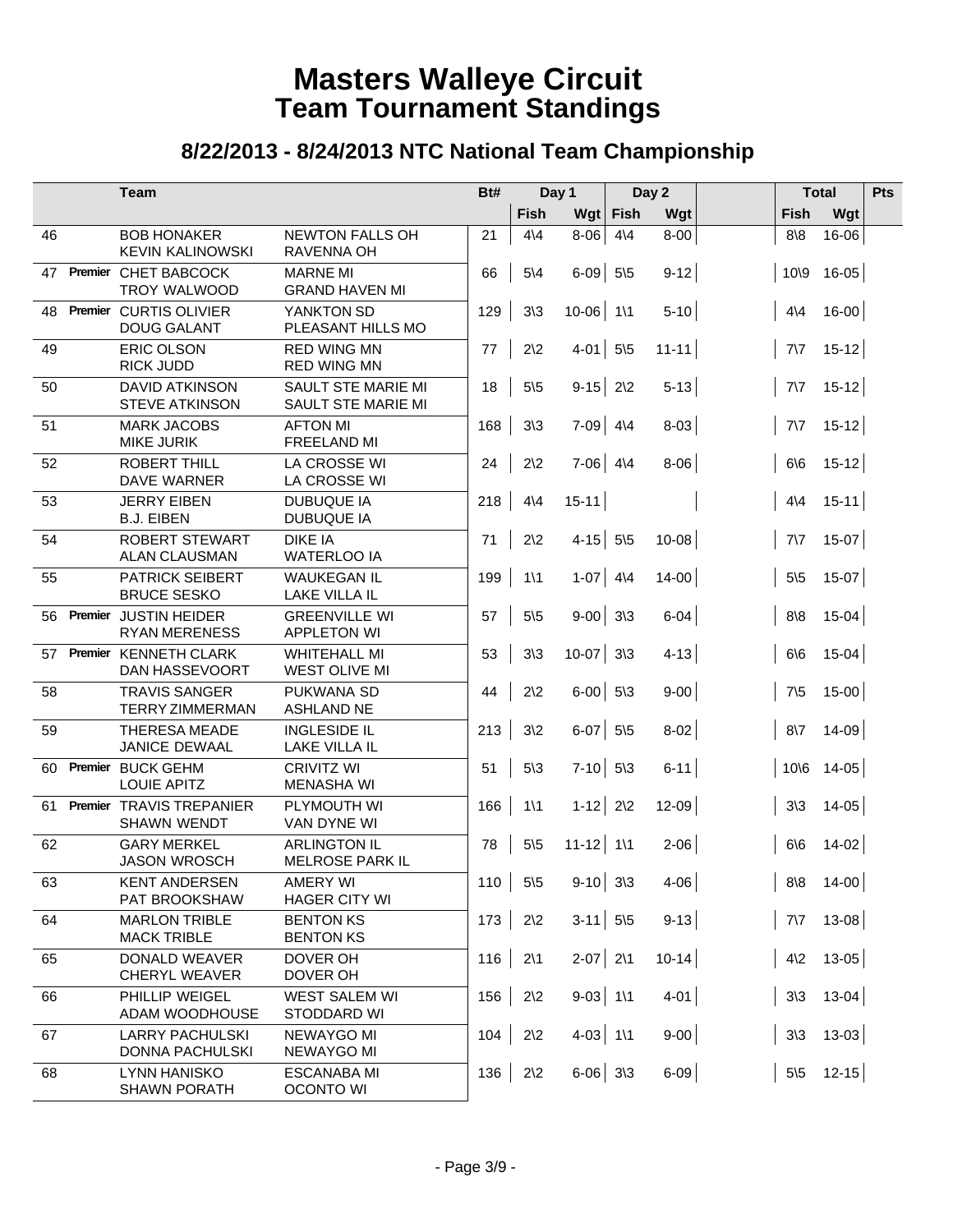|    |         | <b>Team</b>                                                 |                                              | Bt# |                 | Day 1        |                 | Day 2     |                 | <b>Total</b> | Pts |
|----|---------|-------------------------------------------------------------|----------------------------------------------|-----|-----------------|--------------|-----------------|-----------|-----------------|--------------|-----|
|    |         |                                                             |                                              |     | Fish            |              | Wgt Fish        | Wgt       | <b>Fish</b>     | Wgt          |     |
| 69 |         | <b>TERRY ZAMPOGNA</b><br><b>TIM MOONAN</b>                  | <b>EDENNY</b><br><b>BRADFORD PA</b>          | 181 | $2\sqrt{2}$     | 10-09        | $1\backslash 1$ | $2 - 05$  | $3\sqrt{3}$     | $12 - 14$    |     |
| 70 |         | ANDY BLUMENSCHEIN<br><b>GARY LEVAN</b>                      | MARYSVILLE OH<br><b>MARYSVILLE OH</b>        | 72  | $4\sqrt{4}$     | $8-07$ 1\1   |                 | $4 - 05$  | $5\backslash 5$ | $12 - 12$    |     |
| 71 |         | <b>RUSSELL GLASSOFF</b><br><b>RICHARD MCSHANE</b>           | SPRINGFIELD NE<br><b>OMAHA NE</b>            | 195 | $2\sqrt{2}$     | $3-15$ 5\5   |                 | $8 - 11$  | $7\sqrt{7}$     | $12 - 10$    |     |
| 72 |         | <b>MIKE MAHOLIC</b><br><b>SCOTT HOTELLING</b>               | <b>BRADFORD PA</b><br><b>BRADFORD PA</b>     | 149 | $5\backslash 4$ | $7-05$ 4\3   |                 | $4 - 15$  | $9\sqrt{7}$     | $12 - 04$    |     |
| 73 |         | <b>WAYNE LOY</b><br><b>THOMAS DENEKE</b>                    | <b>BELOIT KS</b><br><b>BELOIT KS</b>         | 83  | $3\sqrt{3}$     | $4-04$ 5\5   |                 | $7-15$    | 8/8             | $12 - 03$    |     |
| 74 |         | <b>ROBERT CLAUS</b><br><b>JASON NOWORATZKY</b>              | <b>GREEN BAY WI</b><br>FOND DU LAC WI        | 39  | $3\sqrt{3}$     | $4-10$ 2\1   |                 | $7 - 08$  | $5\backslash 4$ | $12 - 02$    |     |
| 75 |         | <b>GLENN VINTON</b><br><b>JOHN MICKISH</b>                  | <b>WINONA MN</b><br>WHITE BEAR LAKE MN       | 67  | $3\sqrt{3}$     | $10-09$ 1\1  |                 | $1-04$    | $4\sqrt{4}$     | $11 - 13$    |     |
| 76 |         | <b>DONALD HICKS</b><br><b>BOB STEWART</b>                   | <b>SMICKSBURG PA</b><br><b>SMICKSBURG PA</b> | 33  | $2\sqrt{2}$     | $7-13$ 1\1   |                 | $3 - 13$  | $3\sqrt{3}$     | $11 - 10$    |     |
| 77 |         | <b>GEORGE HARVEY III</b><br><b>GEORGE HARVEY JR</b>         | <b>GRINDSTONE PA</b><br>PERRYOPOLIS PA       | 69  | $2\sqrt{2}$     | $2 - 12$ 3\3 |                 | $8 - 05$  | $5\sqrt{5}$     | $11 - 01$    |     |
| 78 |         | PAULY PAUL<br>CHERYL PAUL                                   | NEW HOLSTEIN WI<br>NEW HOLSTEIN WI           | 103 |                 |              | $2\sqrt{2}$     | $10 - 15$ | $2\sqrt{2}$     | $10-15$      |     |
| 79 | Premier | <b>DAVID WALDECK</b><br><b>NATHAN CAPTON JR</b>             | <b>SANBORN NY</b><br>NIAGARA FALLS NY        | 135 | $5\sqrt{5}$     | $8-01$ 1\1   |                 | $2 - 08$  | 6/6             | $10 - 09$    |     |
| 80 |         | <b>KIRT HEDQUIST</b><br><b>MACK HEDQUIST</b>                | <b>LAKEVILLE MN</b><br><b>LAKEVILLE MN</b>   | 126 | $1\backslash 1$ | $6-02$ 1\0   |                 | $4-02$    | $2\backslash 1$ | $10-04$      |     |
| 81 |         | <b>JAY COUCH</b><br><b>BOB BRUMLEY</b>                      | <b>NEW CASTLE IN</b><br><b>NEW CASTLE IN</b> | 122 | $2\backslash 1$ | $2-01$ 5\5   |                 | $8-01$    | $7\$ 6          | $10 - 02$    |     |
| 82 |         | <b>CHRIS EDQUIST</b><br>CHAD CLOUGH                         | <b>SUPERIOR WI</b><br><b>CARLTON MN</b>      | 56  | $1\backslash 1$ | $4-13$ 1\1   |                 | $5 - 01$  | $2\sqrt{2}$     | $9-14$       |     |
| 83 |         | <b>TODD BORWIG</b><br>DAVE MERRON                           | <b>EVANSDALE IA</b><br>EVANSDALE IA          | 162 | $1\backslash 1$ | $1-15$ 4\4   |                 | $7-13$    | $5\sqrt{5}$     | $9-12$       |     |
| 84 |         | <b>RICHARD BOWDEN</b><br><b>KARI JACK</b>                   | <b>ESCANABA MI</b><br><b>ESCANABA MI</b>     | 23  | $2\sqrt{2}$     | $9 - 07$     |                 |           | $2\sqrt{2}$     | $9-07$       |     |
| 85 |         | <b>ADAM WARE</b><br><b>TANYA WARE</b>                       | PLEASANT PRAIRIE WI<br>PLEASANT PRAIRIE WI   | 127 | $1\backslash 1$ | $3-08$ 1\1   |                 | $5 - 13$  | $2\sqrt{2}$     | $9 - 05$     |     |
| 86 |         | <b>JEFF GREENE</b><br>LINCOLN BUCHANAN                      | SPRING GROVE IL<br>LAKE VILLA IL             | 35  | $2\sqrt{2}$     | $2-06$ 4\4   |                 | $6 - 14$  | 6/6             | $9 - 04$     |     |
| 87 |         | <b>EVERET WARNER</b><br><b>STEVE WILTFONG</b>               | <b>RUDYARD MI</b><br>PICKFORD MI             | 158 | $5\sqrt{5}$     | $7-10$ 1\1   |                 | $1 - 08$  | 6/6             | $9-02$       |     |
| 88 |         | <b>TIMOTHY WARE</b><br><b>GERRY</b><br><b>OBERBROCKLING</b> | <b>DUBUQUE IA</b><br><b>HOLY CROSS IA</b>    | 171 | $1\backslash 1$ | $4-12$ 1\1   |                 | $4 - 04$  | $2\sqrt{2}$     | $9-00$       |     |
| 89 |         | <b>TODD SCHRYER</b><br><b>GAIL SCHARFFEE</b>                | CHEBOYGAN MI<br>CHEBOYGAN MI                 | 70  | $2\sqrt{2}$     | $4-05$ 1\1   |                 | $4 - 06$  | $3\sqrt{3}$     | $8 - 11$     |     |
| 90 |         | <b>JOE KIRK</b><br><b>KATHY KIRK</b>                        | URBANDALE IA<br><b>URBANDALE IA</b>          | 203 | $5\sqrt{3}$     | $6-03$ 2\2   |                 | $2 - 07$  | $7\frac{5}{5}$  | $8-10$       |     |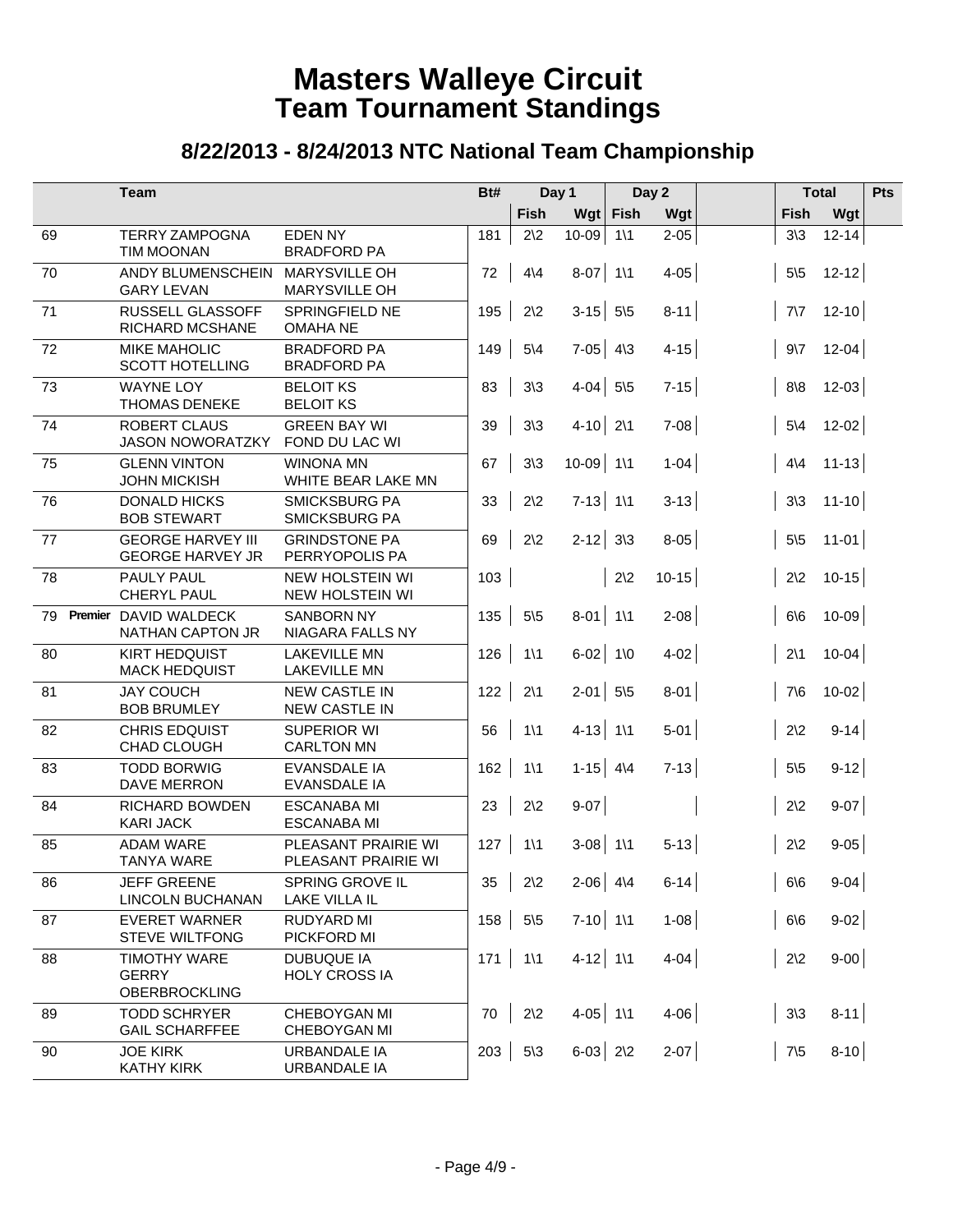|     |         | Team                                                       |                                                 | Bt#            | Day 1           |            | Day 2           |          | <b>Total</b>    |          | Pts |
|-----|---------|------------------------------------------------------------|-------------------------------------------------|----------------|-----------------|------------|-----------------|----------|-----------------|----------|-----|
|     |         |                                                            |                                                 |                | Fish            |            | Wgt Fish        | Wgt      | <b>Fish</b>     | Wgt      |     |
| 91  |         | Premier DAVID KOLB<br><b>PAUL ROGERS</b>                   | ROCKFORD MI<br><b>MCHENRY IL</b>                | 61             | $2\sqrt{2}$     | $5 - 04$   | $2\sqrt{2}$     | $3 - 03$ | $4\sqrt{4}$     | $8 - 07$ |     |
| 92  |         | Premier GARY BOWMAN<br>TOM DENNEWETH                       | <b>GARDEN CITY MI</b><br>DEARBORN HTS. MI       | 183            | $1\backslash 1$ | $4-13$ 1\0 |                 | $3 - 09$ | $2\backslash1$  | $8-06$   |     |
| 93  |         | Premier KEN DAGE<br>DAWN DAGE                              | <b>SUGAR GROVE IL</b><br>SUGAR GROVE IL         | 131            | $3\sqrt{2}$     | $4-09$ 1\1 |                 | $3 - 10$ | $4\sqrt{3}$     | $8-03$   |     |
| 94  |         | <b>JOHN PRINKLEY</b><br>ROBERT STONE                       | MARKLEYSBURG PA<br>MARKLEYSBURG PA              | 80             | $1\backslash 1$ | $8 - 00$   |                 |          | $1\backslash 1$ | $8-00$   |     |
| 95  |         | <b>MIKE UTLEY</b><br><b>DREW EVANS</b>                     | <b>ZUMBROTA MN</b><br>ROCHESTER MN              | 47             | $5\sqrt{5}$     | $7 - 15$   |                 |          | $5\sqrt{5}$     | $7-15$   |     |
| 96  |         | <b>STEVE SPRECKER</b><br><b>STEPHEN FORREST</b>            | <b>SAULT STE MARIE MI</b><br>SAULT STE MARIE MI | 205            |                 |            | $3\overline{3}$ | $7 - 14$ | $3\sqrt{3}$     | $7 - 14$ |     |
| 97  |         | Premier SAM CAPPELLI<br><b>FRANCIS BALL</b>                | POLAND OH<br><b>ALLIANCE OH</b>                 | $\mathbf{1}$   | $1\backslash 1$ | $2 - 12$   | $2\sqrt{2}$     | $5 - 00$ | $3\sqrt{3}$     | $7-12$   |     |
| 98  | Premier | <b>JASON DOYON</b><br><b>ROBERT</b><br><b>LAFRAMBOISE</b>  | SAULT STE MARIE ON<br>SAULT STE MARIE ON        | 157            |                 |            | $2\sqrt{2}$     | $7-12$   | $2\sqrt{2}$     | $7-12$   |     |
| 99  |         | <b>DAN PAGE</b><br><b>BRIAN MEALY</b>                      | <b>TIONA PA</b><br><b>CLARENDON PA</b>          | 55             | $2\sqrt{2}$     | $3-02$ 2\2 |                 | $3 - 15$ | $4\sqrt{4}$     | $7-01$   |     |
|     |         | 100 Premier BRIAN MAZUR<br><b>MARK MAZUR</b>               | <b>MUNDELIEN IL</b><br><b>GURNEE IL</b>         | 172            | $2\sqrt{2}$     | $4-15$ 1\1 |                 | $2 - 02$ | $3\sqrt{3}$     | $7-01$   |     |
| 101 |         | <b>CODY DECKER</b><br>WAYNE MILLMAN JR                     | <b>DUBUQUE IA</b><br><b>DUBUQUE IA</b>          | 40             | $1\backslash 1$ | $3-10$ 2\2 |                 | $3-07$   | $3\sqrt{3}$     | $7-01$   |     |
| 102 |         | <b>JAMES LEANNA</b><br><b>GORDON RABETSKI</b>              | LITTLE SAUMIC WI<br><b>APPLETON WI</b>          | 198            | $2\sqrt{2}$     | $7 - 01$   |                 |          | $2\sqrt{2}$     | $7-01$   |     |
| 103 |         | <b>TOM WITKOWSKI</b><br><b>BRANDON</b><br><b>WITKOWSKI</b> | <b>FREELAND MI</b><br>FREELAND MI               | $\overline{c}$ |                 |            | $2\sqrt{2}$     | $7-00$   | $2\sqrt{2}$     | $7-00$   |     |
| 103 |         | MAURY SCHMERBACH<br><b>JEFF STEUR</b>                      | <b>DUBUQUE IA</b><br><b>DUBUQUE IA</b>          | 74             |                 |            | $2\sqrt{2}$     | $7-00$   | $2\sqrt{2}$     | $7-00$   |     |
|     |         | 105 Premier MARK LEMKE<br><b>WALTER PRICE</b>              | <b>DEXTER MI</b><br><b>LOWELL MI</b>            | 163            | $2\sqrt{2}$     | $4-01$ 2\2 |                 | $2 - 13$ | $4\sqrt{4}$     | $6 - 14$ |     |
| 106 |         | AL LOCKWOOD<br><b>JOHN MAHOLIC</b>                         | <b>FRANKLINVILLE NY</b><br><b>BRADFORD PA</b>   | 115            | $2\sqrt{2}$     | $6 - 14$   |                 |          | $2\sqrt{2}$     | $6-14$   |     |
| 106 |         | ROGER SHECKLER<br><b>KENNY GEWECKE</b>                     | <b>KEARNEY NE</b><br><b>KEARNEY NE</b>          | 178            | $2\sqrt{2}$     | $6-14$     |                 |          | $2\sqrt{2}$     | $6-14$   |     |
| 108 |         | <b>ERIC EVERHART</b><br><b>JIM HOWARD</b>                  | <b>SALINA KS</b><br><b>SALINA KS</b>            | 95             | $1\backslash 1$ | $1-07$ 4\2 |                 | $5-06$   | $5\sqrt{3}$     | $6-13$   |     |
| 109 |         | <b>JERRY PLOURDE</b><br>CHARLIE JACK                       | <b>CORNELL MI</b><br><b>ESCANABA MI</b>         | 201            | $1\sqrt{0}$     | $6-13$     |                 |          | $1\,0$          | $6-13$   |     |
| 110 |         | <b>CHUCK SABATOSE</b><br><b>RICHARD FIKE</b>               | <b>BROCKPORT PA</b><br><b>FARMINGTON PA</b>     | 192            | $4\sqrt{4}$     | $6 - 12$   |                 |          | $4\sqrt{4}$     | $6-12$   |     |
| 111 |         | <b>BRAD DAILEY</b><br>DOUG WILSON                          | <b>DAYTON OH</b><br><b>BOSTON HEIGHTS OH</b>    | 41             | $2\sqrt{2}$     | $6-10$     |                 |          | $2\sqrt{2}$     | $6-10$   |     |
| 112 |         | <b>JOHN MIKESKA</b><br><b>BRADLEY MIKESKA</b>              | <b>GENOA CITY WI</b><br><b>GENOA CITY WI</b>    | 147            | $1\backslash 1$ | $3-06$ 1\1 |                 | $2 - 15$ | $2\sqrt{2}$     | $6-05$   |     |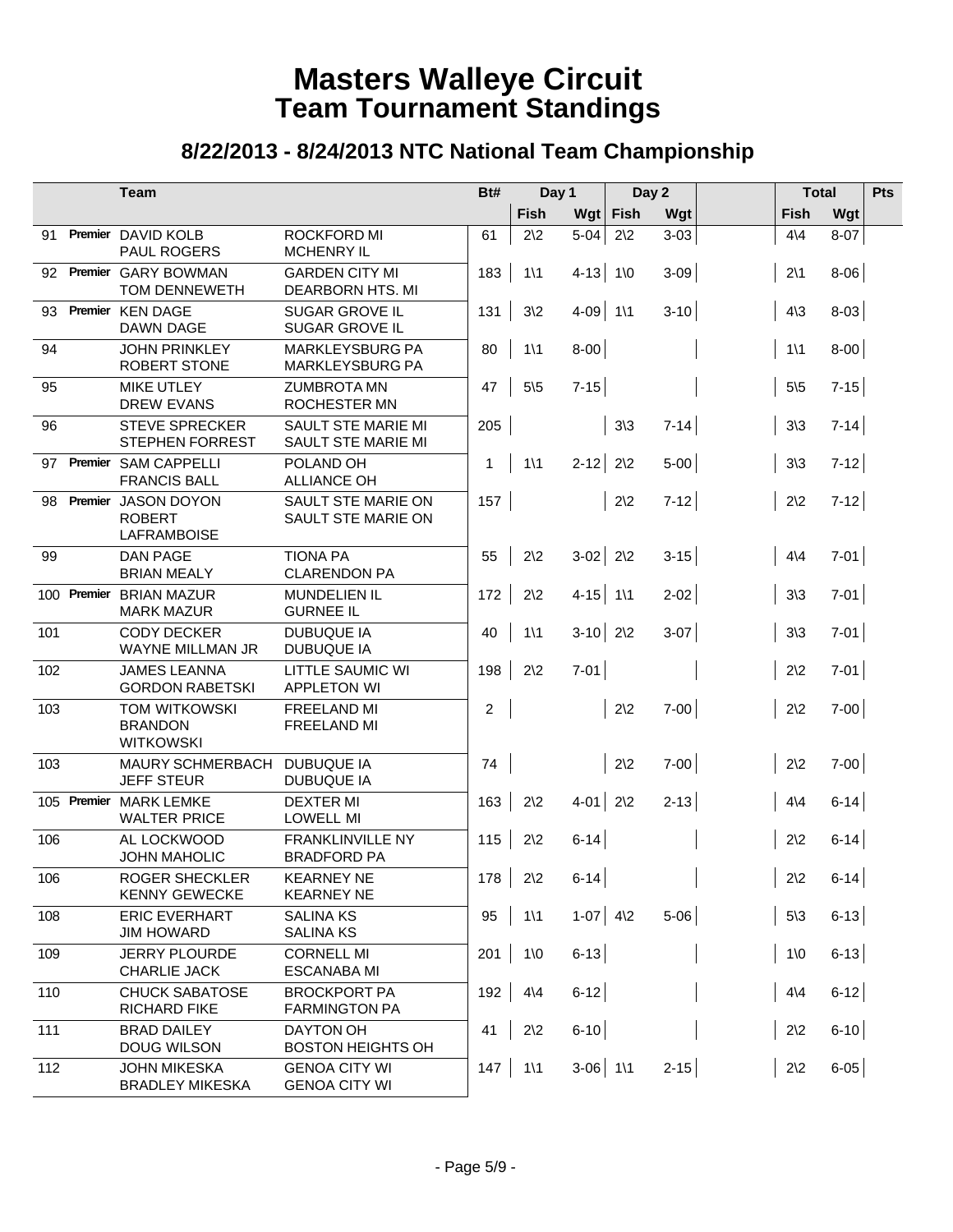|             | <b>Team</b>                                    | Bt#                                           |     |                 | Day 1        |                 | Day 2    | <b>Total</b> |                 | Pts      |  |
|-------------|------------------------------------------------|-----------------------------------------------|-----|-----------------|--------------|-----------------|----------|--------------|-----------------|----------|--|
|             |                                                |                                               |     | Fish            |              | Wgt Fish        | Wgt      |              | Fish            | Wgt      |  |
| 113         | <b>SCOTT PEALER</b><br>DON SHELTON             | <b>ELKHART IN</b><br><b>BERRIEN CENTER MI</b> | 15  |                 |              | $2\backslash 1$ | $6 - 04$ |              | $2\backslash 1$ | $6 - 04$ |  |
| 114         | <b>TOM CHAPMAN</b><br><b>EDGAR R HOFFMAN</b>   | <b>GILLETTE WY</b><br><b>GILLETTE WY</b>      | 182 | $5\sqrt{5}$     | $6-01$       |                 |          |              | $5\sqrt{5}$     | $6 - 01$ |  |
| 115         | <b>JOHN JILLY</b><br><b>AL DAMS</b>            | <b>ANTIOCH IL</b><br><b>LAKE VILLA IL</b>     | 142 | $1\backslash 1$ | $1 - 11$ 3\3 |                 | $4 - 05$ |              | $4\sqrt{4}$     | $6-00$   |  |
| 116         | <b>ALAN BINKLEY</b><br><b>LUKE GLIME</b>       | <b>BEMIG MN</b><br><b>BEMIG MN</b>            | 202 | $2\sqrt{2}$     | $5 - 14$     |                 |          |              | $2\sqrt{2}$     | $5-14$   |  |
| 117         | <b>SHAWN KINTIGH</b><br><b>DOUG BURKHEAD</b>   | <b>GOSHEN IN</b><br><b>OSCEOLA IN</b>         | 64  | $1\backslash 1$ | $1 - 14$ 1\1 |                 | $3 - 14$ |              | $2\sqrt{2}$     | $5-12$   |  |
| 118         | <b>RICH CRASE</b><br><b>STEVE MCANDREWS</b>    | <b>OMAHANE</b><br><b>OMAHA NE</b>             | 16  | $2\backslash 1$ | $5-10$       |                 |          |              | $2\backslash 1$ | $5-10$   |  |
| 119         | <b>JASON FELDNER</b><br><b>JAMES RUSTEN</b>    | MINNEWAUKAN ND<br><b>DEVILS LAKE ND</b>       | 190 | $2\sqrt{2}$     | $3-02$ 1\1   |                 | $2 - 07$ |              | $3\sqrt{3}$     | $5-09$   |  |
| 120 Premier | <b>JEFF GRAVES</b><br><b>TODD RAIRIGH</b>      | <b>CHAGRIN FALLS OH</b><br>SHEFFIELD LAKE OH  | 101 | $1\backslash 1$ | $3-14$ 1\1   |                 | $1 - 09$ |              | $2\sqrt{2}$     | $5-07$   |  |
| 121         | <b>MIKE LANDON</b><br>JACOB BRANDAU            | CHEBOYGAN MI<br><b>CHEBOYGAN MI</b>           | 22  | $3\sqrt{3}$     | $5 - 06$     |                 |          |              | $3\sqrt{3}$     | $5-06$   |  |
| 122         | <b>WILLIAM BREWER</b><br><b>CARROLL CRIST</b>  | <b>OMAHANE</b><br><b>LINCOLN NE</b>           | 164 |                 |              | $2\sqrt{2}$     | $5 - 06$ |              | $2\sqrt{2}$     | $5-06$   |  |
| 123         | <b>RICHARD DE MATTIS</b><br><b>TIM SIMMONS</b> | <b>BOYERS PA</b><br><b>BOYERS PA</b>          | 30  |                 |              | $1\backslash 1$ | $5 - 04$ |              | $1\backslash 1$ | $5-04$   |  |
| 124         | <b>KYLE BERG</b><br><b>JOSH BERG</b>           | <b>DULUTH MN</b><br>DULUTH MN                 | 146 | $1\backslash 1$ | $1-02$ 2\2   |                 | $4 - 01$ |              | $3\sqrt{3}$     | $5-03$   |  |
| 125         | LAWRENCE STRELOW<br><b>MATT RIEMER</b>         | MCFARLAND WI<br><b>COTTAGE GROVE WI</b>       | 206 | $4\sqrt{4}$     | $5-00$       |                 |          |              | $4\sqrt{4}$     | $5-00$   |  |
| 126         | <b>SCOTT GEITGEY</b><br><b>JASON KOPF</b>      | <b>CANTON OH</b><br>AVON LAKE OH              | 20  | $1\backslash 1$ | $5-00$       |                 |          |              | $1\backslash 1$ | $5-00$   |  |
| 127         | <b>LYNN SMITH</b><br><b>NATHANIEL SMITH</b>    | <b>FALLS CREEK PA</b><br><b>SALIX PA</b>      | 105 | $1\backslash 1$ | $1-04$ 1\1   |                 | $3 - 11$ |              | $2\sqrt{2}$     | $4 - 15$ |  |
| 128         | <b>CHRIS MCMILLAN</b><br>PAUL STEWART          | <b>DESBARATS ON</b><br>SAULT STE MARIE ON     | 114 | $1\sqrt{0}$     | $1-14$ 1\1   |                 | $2 - 15$ |              | $2\backslash 1$ | $4 - 13$ |  |
| 129         | PAUL "COOT"<br><b>WILLIAMS</b>                 | <b>OSHKOSH WI</b>                             | 46  |                 |              | $1\backslash 1$ | $4 - 13$ |              | $1\backslash 1$ | $4 - 13$ |  |
|             | <b>CONRAD WEAVERS</b>                          | <b>OOSTBERG WI</b>                            |     |                 |              |                 |          |              |                 |          |  |
| 130         | <b>FRANK MAUSSER</b><br><b>DOUGLAS MAUSSER</b> | <b>SHARON PA</b><br>JAMESTOWN PA PA           | 49  | $2\sqrt{2}$     | $4 - 11$     |                 |          |              | $2\sqrt{2}$     | $4 - 11$ |  |
| 131         | <b>JAMES COOLICAN</b>                          | <b>COMMERCE TOWNSHIP</b><br>MI                | 132 | $2\sqrt{2}$     | $4 - 10$     |                 |          |              | $2\sqrt{2}$     | $4 - 10$ |  |
|             | <b>JON COOLICAN</b>                            | <b>MASON CITY IA</b>                          |     |                 |              |                 |          |              |                 |          |  |
| 132         | <b>JOSEPH WILLIAMS</b><br><b>DAVE LESTER</b>   | LA CROSSE WI<br><b>ONALASKA WI</b>            | 186 | $1\backslash 1$ | $4 - 10$     |                 |          |              | $1\backslash 1$ | $4 - 10$ |  |
| 133 Premier | JOHNNIE CANDLE<br>DAVE NOBLE                   | DEVILS LAKE ND<br><b>DIXON IL</b>             | 19  | $2\sqrt{2}$     | $4 - 07$     |                 |          |              | $2\sqrt{2}$     | $4-07$   |  |
| 134         | <b>GUY WITKLEWITZ</b><br><b>DEREK BALMAS</b>   | <b>ONTARIO NY</b><br>FRANKLINVILLE NY         | 212 |                 |              | $1\,0$          | $4-07$   |              | $1\,0$          | $4-07$   |  |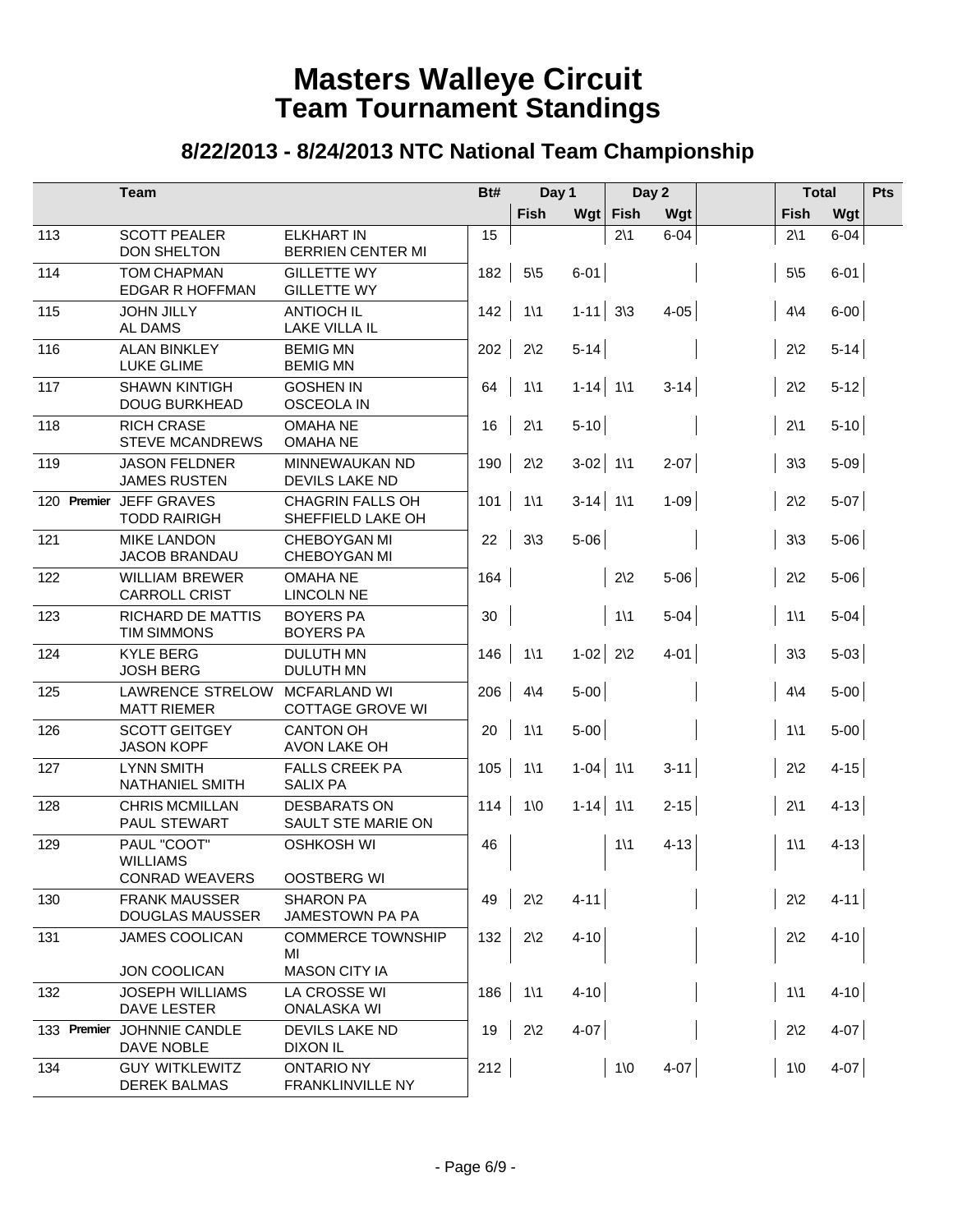|             | <b>Team</b>                                       | Bt#                                              |     | Day 1           |          | Day 2           |          |                 | <b>Total</b> | Pts |
|-------------|---------------------------------------------------|--------------------------------------------------|-----|-----------------|----------|-----------------|----------|-----------------|--------------|-----|
|             |                                                   |                                                  |     | Fish            |          | Wgt Fish        | Wgt      | <b>Fish</b>     | Wgt          |     |
| 135         | DON HOWARD<br><b>RAY SHANKEL</b>                  | <b>DAVISON MI</b><br>WHEELER MI                  | 96  |                 |          | $2\sqrt{2}$     | $4 - 06$ | $2\sqrt{2}$     | $4 - 06$     |     |
| 136         | <b>KEN GINTER</b><br><b>JEFF EDWARDS</b>          | <b>DUBUQUE IA</b><br><b>WASHINGTON IL</b>        | 210 | $1\backslash 1$ | $1 - 10$ | $2\sqrt{2}$     | $2 - 10$ | $3\sqrt{3}$     | $4 - 04$     |     |
| 137         | <b>CHAD NIEMANN</b><br><b>CHRIS STOKICH</b>       | <b>ROCHESTER MN</b><br>ROCHESTER MN              | 167 | $2\sqrt{2}$     | $4 - 03$ |                 |          | $2\sqrt{2}$     | $4 - 03$     |     |
| 137         | <b>ANTHONY TAYLOR</b><br><b>DOUG BLASKOWSKI</b>   | CHEBOYGAN MI<br>CHEBOYGAN MI                     | 207 | $2\sqrt{2}$     | $4 - 03$ |                 |          | $2\sqrt{2}$     | $4-03$       |     |
|             | 139 Premier KEITH CARLSON<br><b>RYAN HOLM</b>     | <b>GOODHUE MN</b><br><b>GOODHUE MN</b>           | 54  | $2\sqrt{2}$     | $3 - 12$ |                 |          | $2\sqrt{2}$     | $3-12$       |     |
| 140         | <b>CHAD WARRINER</b><br><b>RAY CLAYTON</b>        | PAPILLION NE<br><b>LINCOLN NE</b>                | 75  | $1\backslash 1$ | $3 - 10$ |                 |          | $1\backslash 1$ | $3-10$       |     |
| 141         | MICHAEL YOHE<br><b>GARY MASSUNG</b>               | <b>BRADFORD PA</b><br><b>CAMBTDGE SPRINGS PA</b> | 189 | $2\sqrt{2}$     | $3 - 09$ |                 |          | $2\sqrt{2}$     | $3-09$       |     |
|             | 142 Premier GLENN CHENIER<br><b>CAROL CHENIER</b> | <b>GLADSTONE MI</b><br><b>GLADSTONE MI</b>       | 37  |                 |          | $2\sqrt{2}$     | $3-07$   | $2\sqrt{2}$     | $3-07$       |     |
| 143 Premier | <b>BILL VAN ORNUM</b><br><b>TRAVIS WAGNER</b>     | <b>OSHKOSH WI</b><br>Wautoma WI                  | 137 | $1\backslash 1$ | $3 - 04$ |                 |          | $1\backslash 1$ | $3-04$       |     |
| 144         | <b>MICHAEL PORTER</b><br>NATHAN ARNOLD            | STOW OH<br><b>ATWATER OH</b>                     | 6   | $2\sqrt{2}$     | $2 - 14$ |                 |          | $2\sqrt{2}$     | $2 - 14$     |     |
| 145         | <b>STEVE GNOTKE</b><br><b>DEAN NELSON</b>         | <b>LAKE CITY MN</b><br><b>FRONTENAC MN</b>       | 11  | $2\backslash 1$ | $2 - 11$ |                 |          | $2\backslash 1$ | $2 - 11$     |     |
| 146 Premier | <b>CLARK WILLIAMS</b><br><b>KELVIN LAWRENCE</b>   | <b>DEVILS LAKE ND</b><br><b>BRANDON SD</b>       | 187 | $2\backslash1$  | $2 - 09$ |                 |          | $2\backslash 1$ | $2 - 09$     |     |
| 147         | <b>BRUCE SPARKS</b><br><b>TERRY SPARKS</b>        | <b>DES MOINES IA</b><br><b>DES MOINES IA</b>     | 45  | $5\sqrt{2}$     | $2 - 06$ |                 |          | $5\sqrt{2}$     | $2 - 06$     |     |
| 148         | <b>WAYNE GREGOR</b><br>DALE BOECK                 | ROSENDALE WI<br><b>OSHKOSH WI</b>                | 9   | $1\backslash 1$ | $1 - 15$ |                 |          | $1\backslash 1$ | $1 - 15$     |     |
| 149         | <b>ALLEN MAY</b><br><b>WALTER MAY</b>             | <b>REMUS MI</b><br><b>BIG RAPIDS MI</b>          | 93  | $1\backslash 1$ | $1 - 13$ |                 |          | $1\backslash 1$ | $1 - 13$     |     |
| 150         | <b>CLAYTON BRANDT</b><br><b>JOHN STERLINGAS</b>   | <b>LAKE CITY MN</b><br><b>LAKE CITY MN</b>       | 58  |                 |          | $1\backslash 1$ | $1 - 12$ | $1\backslash 1$ | $1 - 12$     |     |
| 151         | <b>TIM TIMMERMANN</b><br><b>LAURA TIMMERMANN</b>  | <b>GRANDVILLE MI</b><br><b>GRANDVILLE MI</b>     | 79  | $1\backslash 1$ | $1 - 09$ |                 |          | $1\backslash 1$ | $1-09$       |     |
| 152         | <b>JAY SCHULTZ</b><br><b>RUSS CHAMPLIN</b>        | REYNOLALDSVIL8LE PA<br>SHEFFIELD PA              | 62  | $1\backslash 1$ | $1 - 04$ |                 |          | $1\backslash 1$ | $1 - 04$     |     |
| 153         | <b>ROBERT BURNS II</b><br><b>ZOE BURNS</b>        | <b>OSCEOLA IN</b><br><b>OSCEOLA IN</b>           | 209 |                 |          | $1\backslash 1$ | $1-03$   | $1\backslash 1$ | $1-03$       |     |
| 154         | AL STRELOW<br>SHELLEY STRELOW                     | <b>ONAMIA MN</b><br><b>ONAMIA MN</b>             | 38  | $\vert$ 1\1     | $1-01$   |                 |          | $1\backslash 1$ | $1-01$       |     |
| 155         | <b>RICK BRYSON</b><br><b>GALEN BREMMER</b>        | <b>ARCADIA WI</b><br><b>AVOCA WI</b>             | 144 |                 |          |                 |          |                 |              |     |
| 155         | <b>DOUG BONWELL</b><br><b>COURTNEY CRAIG</b>      | <b>CEDAR FALLS IA</b><br>CEDAR FALLS IA          | 31  |                 |          |                 |          |                 |              |     |
| 155         | <b>THOMAS OLIVER</b><br><b>TROY SCHROEDER</b>     | <b>ROCA NE</b><br><b>FIRTH NE</b>                | 10  |                 |          |                 |          |                 |              |     |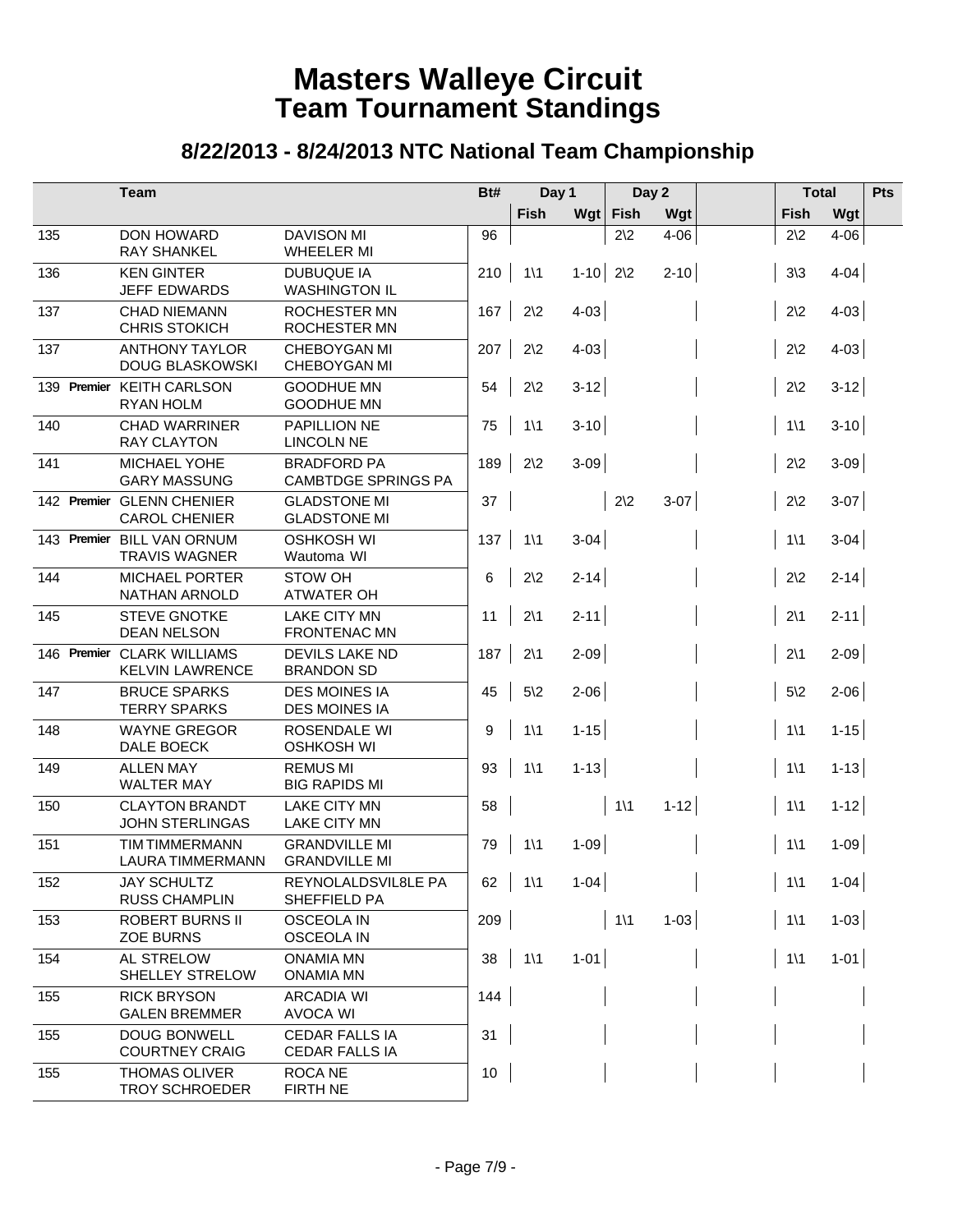|             | <b>Team</b>                                               |                                                  | Bt# | Day 1 |     | Day 2 |     | <b>Total</b> |     | Pts |
|-------------|-----------------------------------------------------------|--------------------------------------------------|-----|-------|-----|-------|-----|--------------|-----|-----|
|             |                                                           |                                                  |     | Fish  | Wgt | Fish  | Wgt | Fish         | Wgt |     |
| 155 Premier | <b>JOHN SCHNEIDER</b><br><b>BILL BOBBER</b>               | SHAWANO WI<br><b>APPLETON WI</b>                 | 117 |       |     |       |     |              |     |     |
| 155         | <b>JOHN ALLEN</b><br>TIM MC CLAREN                        | LUCAS OH<br><b>ONTARIO OH</b>                    | 169 |       |     |       |     |              |     |     |
| 155         | <b>GERARD URBANOZO</b><br><b>JASON ROMANO</b>             | <b>BEACH PARK IL</b><br>WONDER LAKE IL           | 3   |       |     |       |     |              |     |     |
| 155         | <b>KENNETH SEFFRON</b><br>DONALD RANSOM                   | <b>CARTER LAKE IA</b><br>SAULT STE MARIE MI      | 188 |       |     |       |     |              |     |     |
| 155         | <b>COLE OLLINGER</b><br><b>KEITH OLLINGER</b>             | <b>GRANGER IA</b><br>ROCKWELL CITY IA            | 82  |       |     |       |     |              |     |     |
| 155         | <b>MATT MILLER</b><br><b>JASON MILLER</b>                 | <b>OSHKOSH WI</b><br>WINNECONNE WI               | 94  |       |     |       |     |              |     |     |
| 155         | <b>JOE MARSHALL</b><br><b>SCOTT ZUPON</b>                 | DEERBROOK WI<br><b>DEEERBROOK WI</b>             | 50  |       |     |       |     |              |     |     |
| 155         | MICHAEL T. BLEDSOE<br>MICHAEL W. BLEDSOE                  | <b>ROCK SPRINGS WY</b><br><b>ROCK SPRINGS WY</b> | 48  |       |     |       |     |              |     |     |
|             | 155 Premier MIKE DORRIS<br><b>BRIAN TORDSEN</b>           | <b>MADISON SD</b><br>SIOUX FALLS SD              | 102 |       |     |       |     |              |     |     |
| 155         | <b>MONTE ORTH</b><br><b>LONNIE ORTH</b>                   | <b>HAYS KS</b><br><b>WICHITA KS</b>              | 65  |       |     |       |     |              |     |     |
| 155         | <b>LARRY JOHNSON</b><br><b>BRIAN HAMMOND</b>              | <b>CORFUNY</b><br><b>CICERONY</b>                | 32  |       |     |       |     |              |     |     |
| 155 Premier | MICHAEL WALTERS<br>DAVE WALTERS                           | OTSEGO MN<br><b>ONAMIA MN</b>                    | 113 |       |     |       |     |              |     |     |
| 155         | <b>MICHAEL MEANS</b><br><b>JOHN MASCARELLO</b>            | <b>OMAHA NE</b><br>PLATTSMOUTH NE                | 27  |       |     |       |     |              |     |     |
| 155         | <b>STEVE TYSZKO</b><br><b>KENNY LOOKINGBILL</b>           | MILLERSPORT OH<br><b>CAMBRIDGE IL</b>            | 148 |       |     |       |     |              |     |     |
| 155         | <b>TOM DEBURG</b><br>MICHAEL GOVAN                        | <b>GILLETTE WY</b><br><b>GILLETTE WY</b>         | 130 |       |     |       |     |              |     |     |
| 155         | DAVID CORNS<br><b>HEATH KILMER</b>                        | PINE HAVEN WY<br><b>TORRINGTON WY</b>            | 86  |       |     |       |     |              |     |     |
| 155         | <b>JOSH GORDON</b><br><b>JEANNETTE</b><br><b>JACOBSON</b> | Au Gres MI<br><b>GILLETTE WY</b>                 | 177 |       |     |       |     |              |     |     |
| 155         | <b>JOHN VOSIKA</b><br>Wayan Chockbengboun                 | <b>GILBERT AZ</b><br>Pataskala OH                | 26  |       |     |       |     |              |     |     |
| 155         | <b>BRIAN SCHROEDER</b><br>ABBY SCHROEDER                  | ZIMMERMAN MN<br>ZIMMERMAN MN                     | 99  |       |     |       |     |              |     |     |
| 155         | <b>DAN ZWICK</b><br><b>TONY KOBRIGER</b>                  | <b>WRIGHTSTOWN WI</b><br><b>CHILTON WI</b>       | 91  |       |     |       |     |              |     |     |
|             | 155 Premier DAVID HARMON<br><b>SCOTT BUSTEED</b>          | OMAHA NE<br>FORT COLLINS CO                      | 107 |       |     |       |     |              |     |     |
| 155         | <b>MARTY BERNS</b><br><b>JASON HANCOCK</b>                | <b>DUBUQUE IA</b><br><b>DUBUQUE IA</b>           | 214 |       |     |       |     |              |     |     |